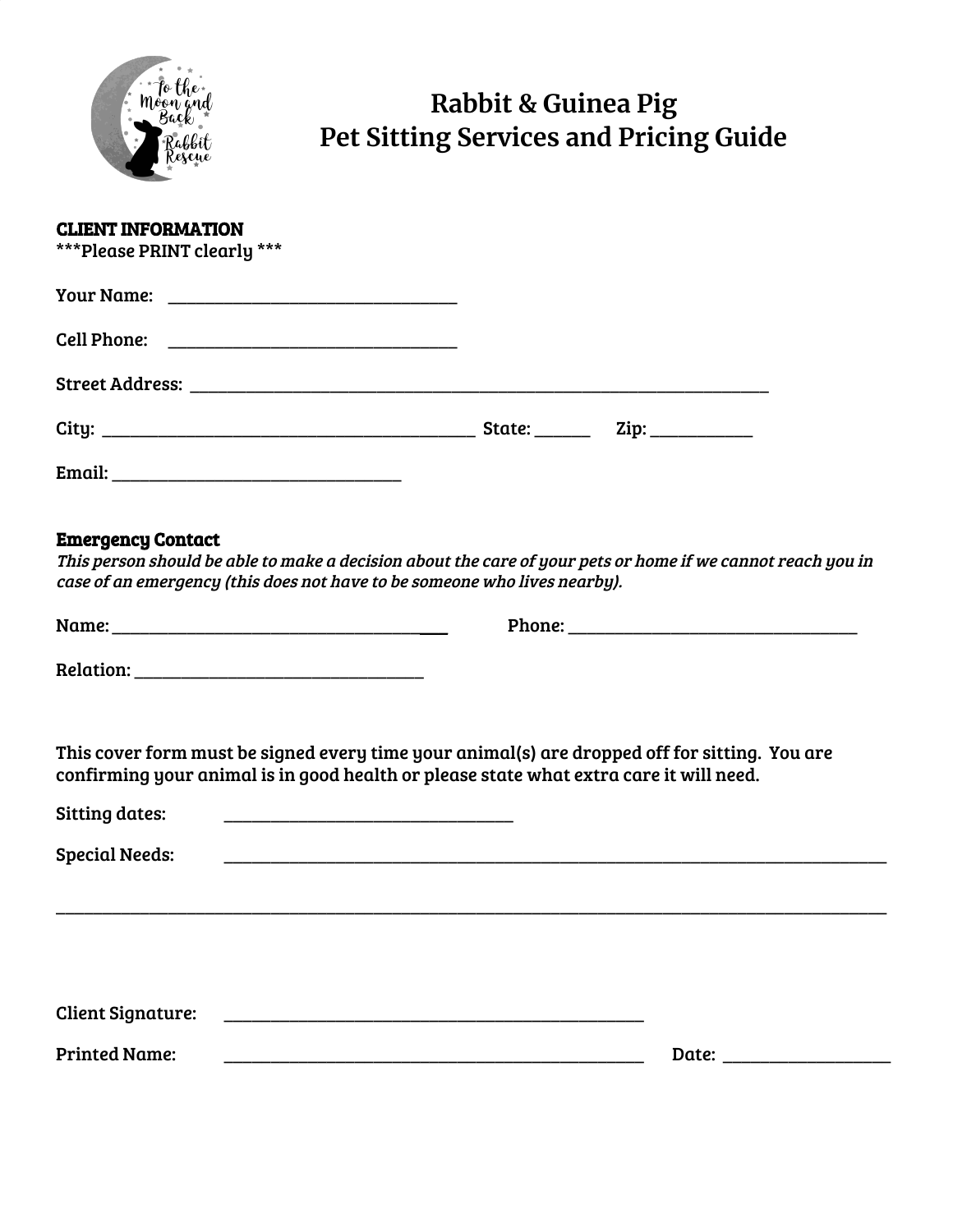

(#1) Pet's Name: Pet Type (Please circle): Rabbit/Guinea Pig; Male/Female Spayed/Neutered: Y / N Current Feeding Schedule (amount, times of day, etc.): \_\_\_\_\_\_\_\_\_\_\_\_\_\_\_\_\_\_\_\_\_\_\_\_\_\_ This Pet Loves to: Hates to: Special Handling/Other Notes (i.e. special quirks, deaf/blind, object/pen aggression, other animal fear, etc.): the contract of the contract of the contract of the contract of the contract of the contract of the contract of the contract of the contract of the contract of the contract of the contract of the contract of t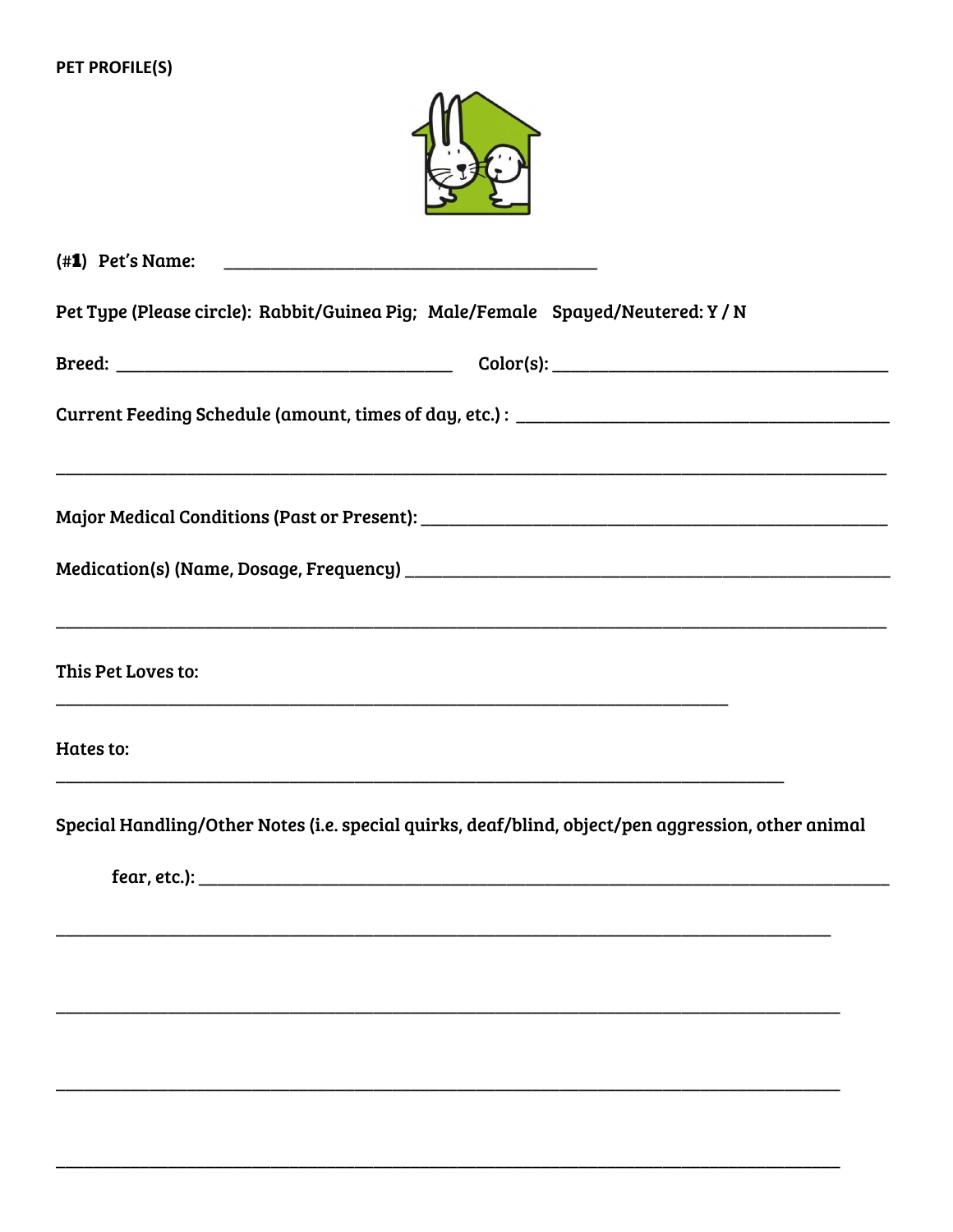| Pet Type (Please circle): Rabbit/Guinea Pig; Male/Female Spayed/Neutered: Y / N                         |
|---------------------------------------------------------------------------------------------------------|
|                                                                                                         |
|                                                                                                         |
|                                                                                                         |
|                                                                                                         |
|                                                                                                         |
| This Pet Loves to:<br>,我们也不能在这里的时候,我们也不能在这里的时候,我们也不能会在这里的时候,我们也不能会在这里的时候,我们也不能会在这里的时候,我们也不能会在这里的时候,我们也不 |
| Hates to:                                                                                               |
| Special Handling/Other Notes (i.e. special quirks, deaf/blind, object/pen aggression, other animal      |
|                                                                                                         |
|                                                                                                         |
|                                                                                                         |
|                                                                                                         |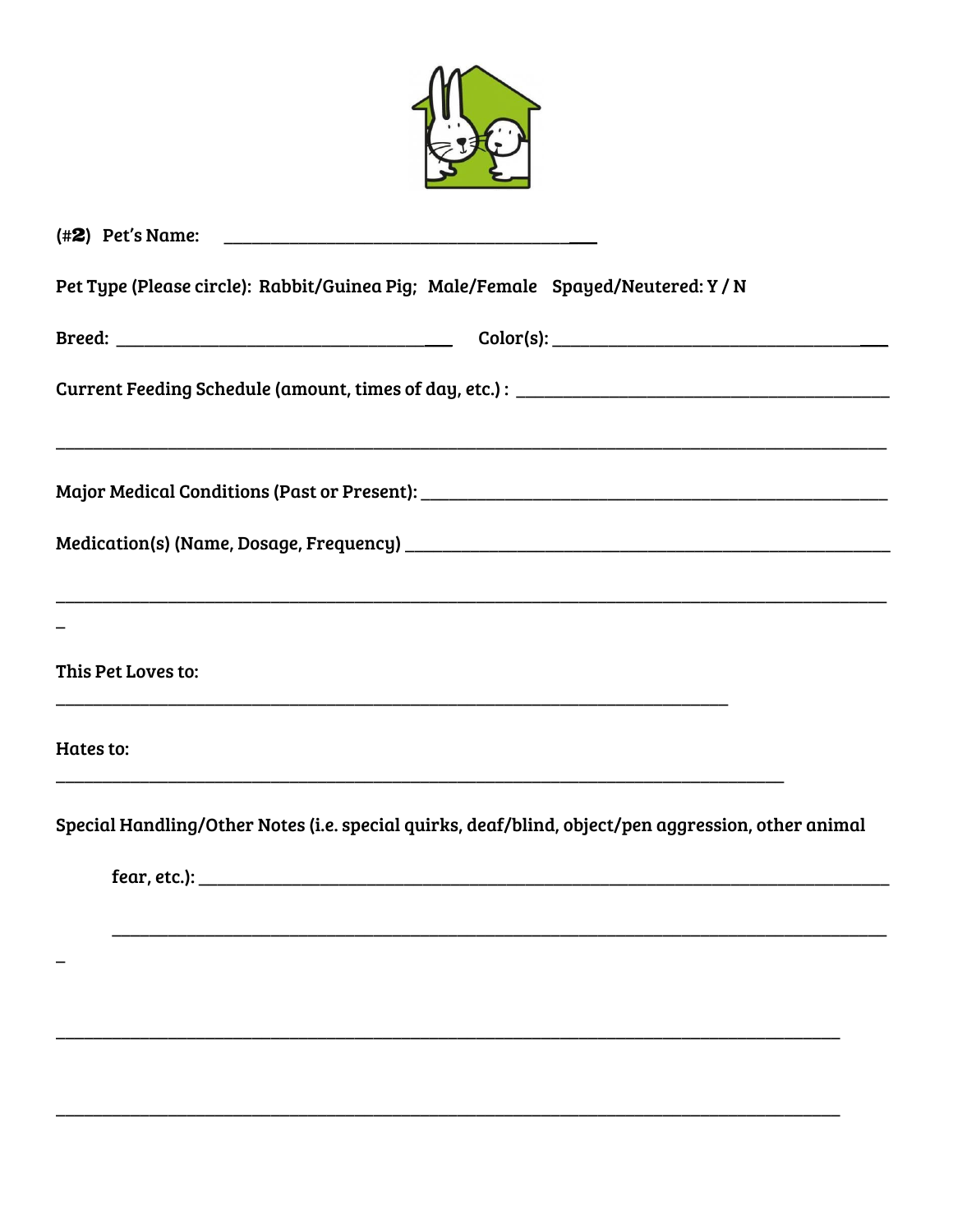## Feeding and Medication

\_\_\_\_\_\_\_\_\_\_\_\_\_\_\_\_\_\_\_\_\_\_\_\_\_\_\_\_\_\_\_\_\_\_\_\_\_\_\_\_\_\_\_\_\_\_\_\_\_\_\_\_\_\_\_\_\_\_\_\_\_\_\_\_\_\_\_\_\_\_\_\_\_\_\_\_\_\_\_\_\_\_\_\_

\_\_\_\_\_\_\_\_\_\_\_\_\_\_\_\_\_\_\_\_\_\_\_\_\_\_\_\_\_\_\_\_\_\_\_\_\_\_\_\_\_\_\_\_\_\_\_\_\_\_\_\_\_\_\_\_\_\_\_\_\_\_\_\_\_\_\_\_\_\_\_\_\_\_\_\_\_\_\_\_\_\_\_\_

ALL CLIENTS SHOULD PROVIDE PELLETS FOR THE DURATION OF THEIR PET(S)' STAY. It can be dangerous for a rabbit or guinea pig to be fed different pellets. Stasis, loose stools, gas, lethargy, etc. can happen from a diet change. WE FEED SECOND-CUT TIMOTHY HAY FROM SMALL PET SELECT. IF YOUR ANIMAL IS FUSSY ABOUT THEIR HAY, PLEASE BRING THAT WITH YOU ALSO.

Please let us know if your animal has sensitivities to any foods, especially specific greens.

## OUR CURRENT FEEDING SCHEDULE IS:

Hay and Water at all times

7:15 AM: Breakfast: Greens, ½ daily portion of pellets

6:30 PM: Dinner Greens 8:30 PM: ½ daily pellets

Our rabbits are given a "salad" of leafy greens (rotating between romaine and red/green leaf lettuce), cilantro or parsley, and dandelion greens or spring mix.

Our guinea pigs are given leaf lettuce (red/green or romaine), peppers (green/yellow), cilantro, cucumber, and a bit of celery.

## SPECIAL DIET

IF YOUR PET'S DIET IS DIFFERENT FROM THAT LISTED ABOVE, please let us know how and what you want your animal fed below and provide any special items:

\_\_\_\_\_\_\_\_\_\_\_\_\_\_\_\_\_\_\_\_\_\_\_\_\_\_\_\_\_\_\_\_\_\_\_\_\_\_\_\_\_\_\_\_\_\_\_\_\_\_\_\_\_\_\_\_\_\_\_\_\_\_\_\_\_\_\_\_\_\_\_\_\_\_\_\_\_\_\_\_\_\_\_\_\_\_\_\_\_

\_\_\_\_\_\_\_\_\_\_\_\_\_\_\_\_\_\_\_\_\_\_\_\_\_\_\_\_\_\_\_\_\_\_\_\_\_\_\_\_\_\_\_\_\_\_\_\_\_\_\_\_\_\_\_\_\_\_\_\_\_\_\_\_\_\_\_\_\_\_\_\_\_\_\_\_\_\_\_\_\_\_\_\_\_\_\_\_\_

\_\_\_\_\_\_\_\_\_\_\_\_\_\_\_\_\_\_\_\_\_\_\_\_\_\_\_\_\_\_\_\_\_\_\_\_\_\_\_\_\_\_\_\_\_\_\_\_\_\_\_\_\_\_\_\_\_\_\_\_\_\_\_\_\_\_\_\_\_\_\_\_\_\_\_\_\_\_\_\_\_\_\_\_\_\_\_\_\_

\_\_\_\_\_\_\_\_\_\_\_\_\_\_\_\_\_\_\_\_\_\_\_\_\_\_\_\_\_\_\_\_\_\_\_\_\_\_\_\_\_\_\_\_\_\_\_\_\_\_\_\_\_\_\_\_\_\_\_\_\_\_\_\_\_\_\_\_\_\_\_\_\_\_\_\_\_\_\_\_\_\_\_\_\_\_\_\_\_

 $\overline{\phantom{a}}$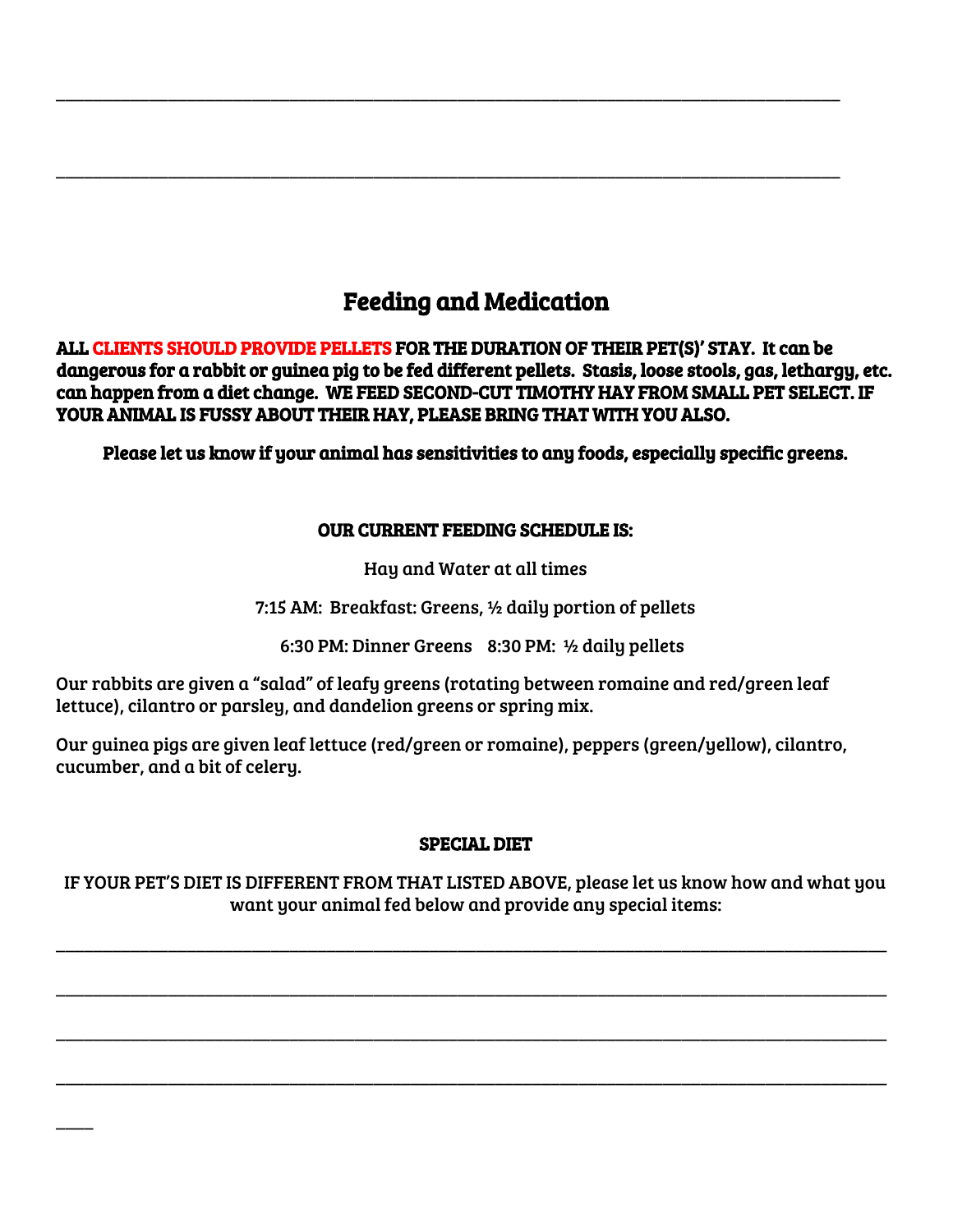#### MEDICATIONS:

 $\overline{\phantom{a}}$ 

| Please list below the medications your animal is on and when it is given (MEDICATIONS SHOULD BE |
|-------------------------------------------------------------------------------------------------|
| <b>BROUGHT IN THEIR PACKAGING FROM A VETERINARIAN WITH DOSING INSTRUCTIONS):</b>                |

\_\_\_\_\_\_\_\_\_\_\_\_\_\_\_\_\_\_\_\_\_\_\_\_\_\_\_\_\_\_\_\_\_\_\_\_\_\_\_\_\_\_\_\_\_\_\_\_\_\_\_\_\_\_\_\_\_\_\_\_\_\_\_\_\_\_\_\_\_\_\_\_\_\_\_\_\_\_\_\_\_\_\_\_\_\_\_\_\_

\_\_\_\_\_\_\_\_\_\_\_\_\_\_\_\_\_\_\_\_\_\_\_\_\_\_\_\_\_\_\_\_\_\_\_\_\_\_\_\_\_\_\_\_\_\_\_\_\_\_\_\_\_\_\_\_\_\_\_\_\_\_\_\_\_\_\_\_\_\_\_\_\_\_\_\_\_\_\_\_\_\_\_\_\_\_\_\_\_

\_\_\_\_\_\_\_\_\_\_\_\_\_\_\_\_\_\_\_\_\_\_\_\_\_\_\_\_\_\_\_\_\_\_\_\_\_\_\_\_\_\_\_\_\_\_\_\_\_\_\_\_\_\_\_\_\_\_\_\_\_\_\_\_\_\_\_\_\_\_\_\_\_\_\_\_\_\_\_\_\_\_\_\_\_\_\_\_\_

#### RELEASE OF MEDICAL INFORMATION AND PERMISSION FOR TREATMENT:

In the event of a medical emergency, where we cannot contact you to authorize care immediately and directly, we will use this form to obtain care. During normal business hours we take bunnies to Riverside Animal Hospital in Flushing, Michigan. If your bunny (or other animal) is injured or becomes ill during off hours we rush to AEC in Novi or Rochester. AEC is an hour+ drive from us. We obviously take every effort to get your family member to medical care as quickly as possible. Please be aware that rabbits and guinea pigs don't often warn of illness.

Primary Veterinarian's Information (if you have one):

| Name of Vet Hospital or Clinic: |        |
|---------------------------------|--------|
| Address/City:                   | Phone: |

Name of preferred Doctor:

I, \_\_\_\_ \_\_\_\_\_\_\_\_\_\_\_\_\_\_\_\_\_\_\_\_\_\_\_\_\_\_\_\_\_\_\_\_\_ (pet owner) hereby give To the Moon and Back Rabbit Rescue my express permission to transport any of my pets for care to the above-mentioned veterinarian (or to the closest open facility if the Primary Vet office is not available). I understand To the Moon and Back Rabbit Rescue will try to contact me as soon as possible in the event of a medical emergency. If unable to contact me, I give permission to To the Moon and Back Rabbit Rescue to make medical treatment decisions and approve charges up to:

\$\_\_\_\_\_\_\_\_\_\_\_\_ per pet (most common values are \$200, \$1000, or unlimited) I give permission for the hospital/clinic/doctor to administer any care or medications necessary. I will assume full responsibility for the payment and/or reimbursement for any and all veterinary services rendered, including but not limited to diagnosis, treatment, medical supplies, and hospital boarding. I also agree to be responsible for all fees assessed by To the Moon and Back Rabbit Rescue for emergency transportation, care, supervision, or hiring of emergency caregivers. Such payments will be made immediately upon my return.

\_\_\_\_\_\_\_\_\_\_\_\_\_\_\_\_\_\_\_\_\_\_\_\_\_\_\_\_\_\_\_\_\_\_\_\_\_\_\_\_\_\_\_\_\_\_\_\_\_\_\_\_\_\_\_\_\_\_\_\_\_\_\_\_\_\_\_\_\_\_\_\_\_\_\_\_\_\_

List of Pets: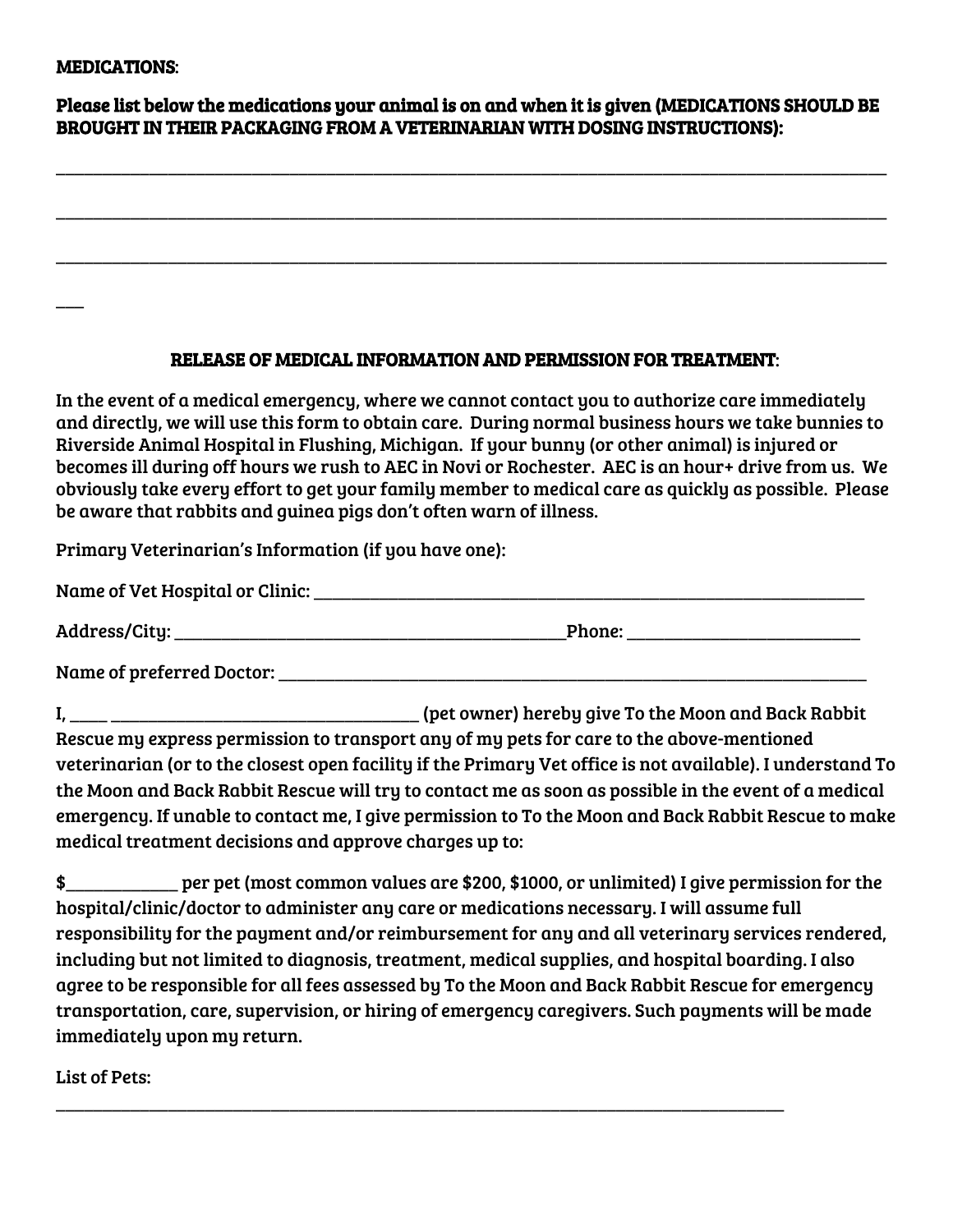| Name/Description or Breed/Age/Weigh: |  |  |  |  |
|--------------------------------------|--|--|--|--|
|--------------------------------------|--|--|--|--|

Name/Description or Breed/Age/Weight:

\_\_\_\_\_\_\_\_\_\_\_\_\_\_\_\_\_\_\_\_\_\_\_\_\_\_\_\_\_\_\_\_\_\_\_\_\_\_\_\_\_\_\_\_\_\_\_\_\_\_\_\_\_\_

This agreement is valid for the date(s) previously stated in this contract and grants permission for future veterinary care without the need for additional authorization each time To the Moon and Back Rabbit Rescue cares for one or more of my pets. In signing this contract, I agree to the terms outlined above.

| <b>Client Signature:</b> |       |
|--------------------------|-------|
| <b>Printed Name:</b>     | Date: |

### Rabbit & Guinea Pig Pet Sitting Services and Pricing Guide

A. Pet Sitting is in an experienced volunteer's home. Our volunteers have jobs outside of the home and may not be home 24/7, however, your animal(s) will not be left for more than a work day/shift. In most cases, the only thing the customer has to provide are the pellets the animal is on and a list of any vegetables in the animal's diet, its feeding schedule and any other special needs.

#### B. Fee for Services:

- a) \$25 a day for a single rabbit
- b) \$30 a day for a bonded pair of rabbits
- c) \$35 a day for a bonded trio of rabbits
- d) \$20 a day for a pair of guinea pigs
- e) \$25 a day for 3-4 guinea pigs
- f) Special needs animals (those on medications, special diets, or specialized care) will be considered on a case-by-case basis with an additional \$5-10 per day depending on need. Owner is required to bring any medications and instructions as given by a veterinarian. No animals with contagious illnesses will be allowed. Special diets may need to be provided.

#### C. Veterinarian Visits:

- a) If in the event that an injury or illness occurs while your animal is in our care: For non-emergency care, we will contact you first and with your permission, we will take your animal to Riverside Animal Hospital. As above, you are expected to arrange payment either with the veterinarian or agree to reimburse To the Moon and Back Rabbit Rescue upon pickup of your animal.
- b) In cases of an **emergency**, we "grab and go". You will be contacted as we are on our way or once we get to the ER. If life saving measures are being taken, we may not be able to call until we are at the ER. The closest off hour exotic animal veterinarian is ANIMAL EMERGENCY CENTER (AEC). You have signed the release giving permission to seek care up to the amount you have specified (to walk in the door for general emergency cases